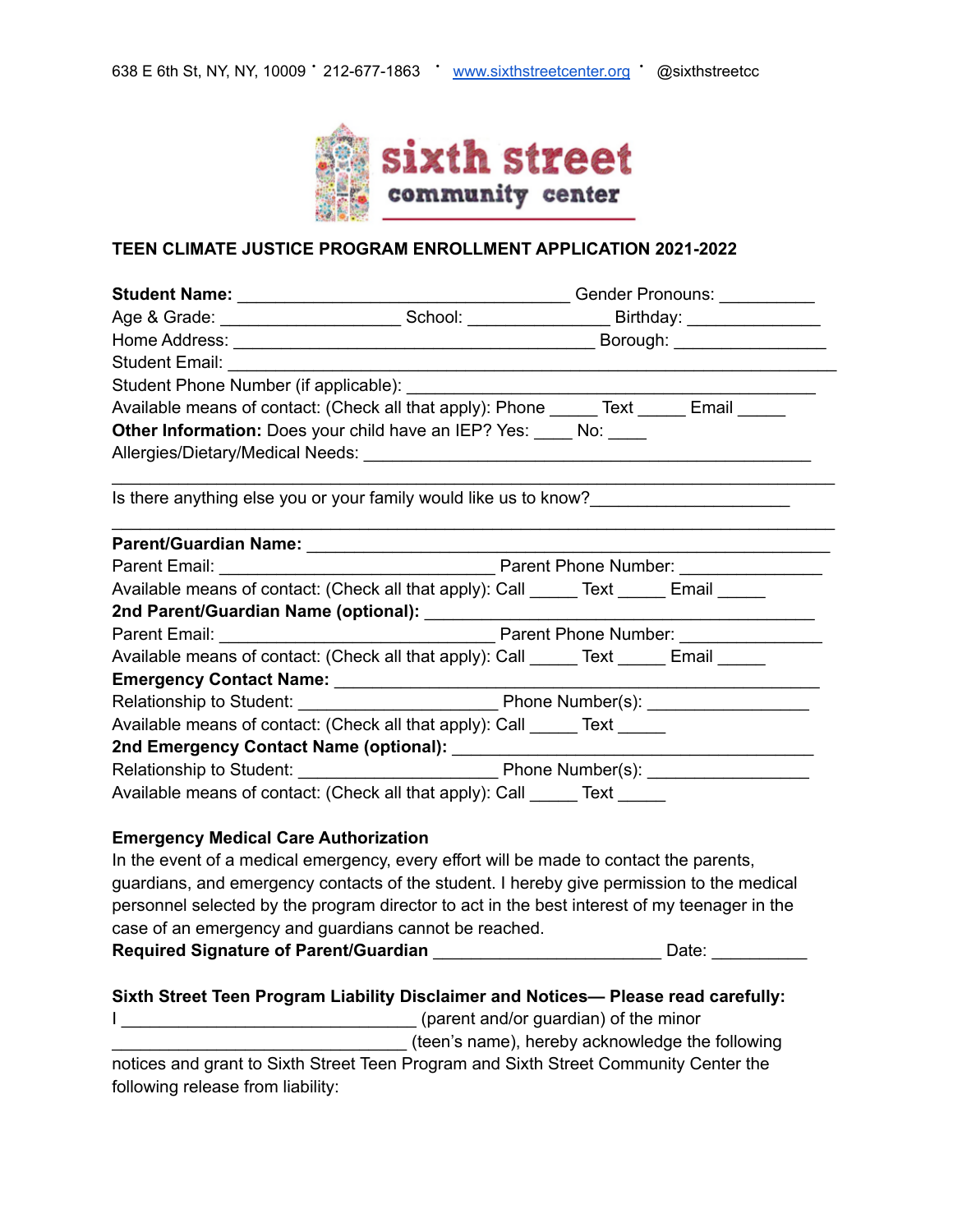**a**. I acknowledge and fully understand that my teen will be engaging in physical activities that may involve some risk of injury. I acknowledge and have been advised that it is my responsibility to consult with my child's physician with respect to any past or present injury, illness, health problem or any other condition or medication that may affect my child's participation. I assume the foregoing risks and accept full personal responsibility for any personal injuries sustained by my child which might incur as a result of participating in this program and discharge and hold harmless Sixth Street Community Center, Sixth Street Youth Program, it's owners, officers, directors, members, employees and agents from any claim, clause of action or liability for damages arising from any personal injury to my child or other persons or property caused by my child's participation in Sixth Street Teen Program.

**b**. I understand that this program includes on and off campus activities within the neighborhood. This includes but is not limited to different rooms, outside areas within the community center, local gardens, local parks, partner organizations, local establishments and businesses.

**c**. I understand that Sixth Street Teen Program and Sixth Street Community Center is not responsible and is not held responsible for any damage or loss of money, jewelry, equipment, clothing or other personal articles. I understand that valuable items are brought to Sixth Street Community Center at one's own risk.

**d**. I agree to give Sixth Street Community Center and Sixth Street Teen Program permission to use student work, photographs, videos or audio recordings of my teen for any Sixth Street Community Center or Sixth Street Teen Program promotional materials. I understand that my child will not be identified by name, nor will any compensation be extended for such use.

**e**. If it is necessary, in the judgement of Sixth Street Community Center or Sixth Street Teen Program personnel, to use outside medical aid for the student's health, we hereby permit and authorize him/her to do so.

**f**. I understand that Sixth Street Community Center is taking serious precautions to reduce the spread and risk of children, teens, families, and staff becoming sick with COVID-19. I agree to having my teen wear a mask on during program hours and to practice social distancing as best as possible. I will not hold Sixth Street Teen Program liable if my child, self, or family member becomes sick with COVID-19. I will let the Teen Program Director know if someone in the household has come down with COVID-19 like symptoms and ensure my teen stays home until it is safe to return to the program.

**Has your teen received the COVID19 vaccine? Y\_\_\_ N \_\_\_**

# **Authorization to Engage in Sixth Street Teen Program Activities**

I have read the Teen Program Liability and Activities Notices above and authorize that my child has permission to engage in Sixth Street Teen Program activities:

**Teen's Printed Name & Parent/Guardian's Printed Name:**

**Required Signature of Parent/Guardian** \_\_\_\_\_\_\_\_\_\_\_\_\_\_\_\_\_\_\_\_\_\_\_\_ Date: \_\_\_\_\_\_\_\_\_\_

\_\_\_\_\_\_\_\_\_\_\_\_\_\_\_\_\_\_\_\_\_\_\_\_\_\_\_\_\_\_\_\_\_\_\_\_\_\_\_\_\_\_\_\_\_\_\_\_\_\_\_\_\_\_\_\_\_\_\_\_\_\_\_\_\_\_\_\_\_\_\_\_\_\_\_\_